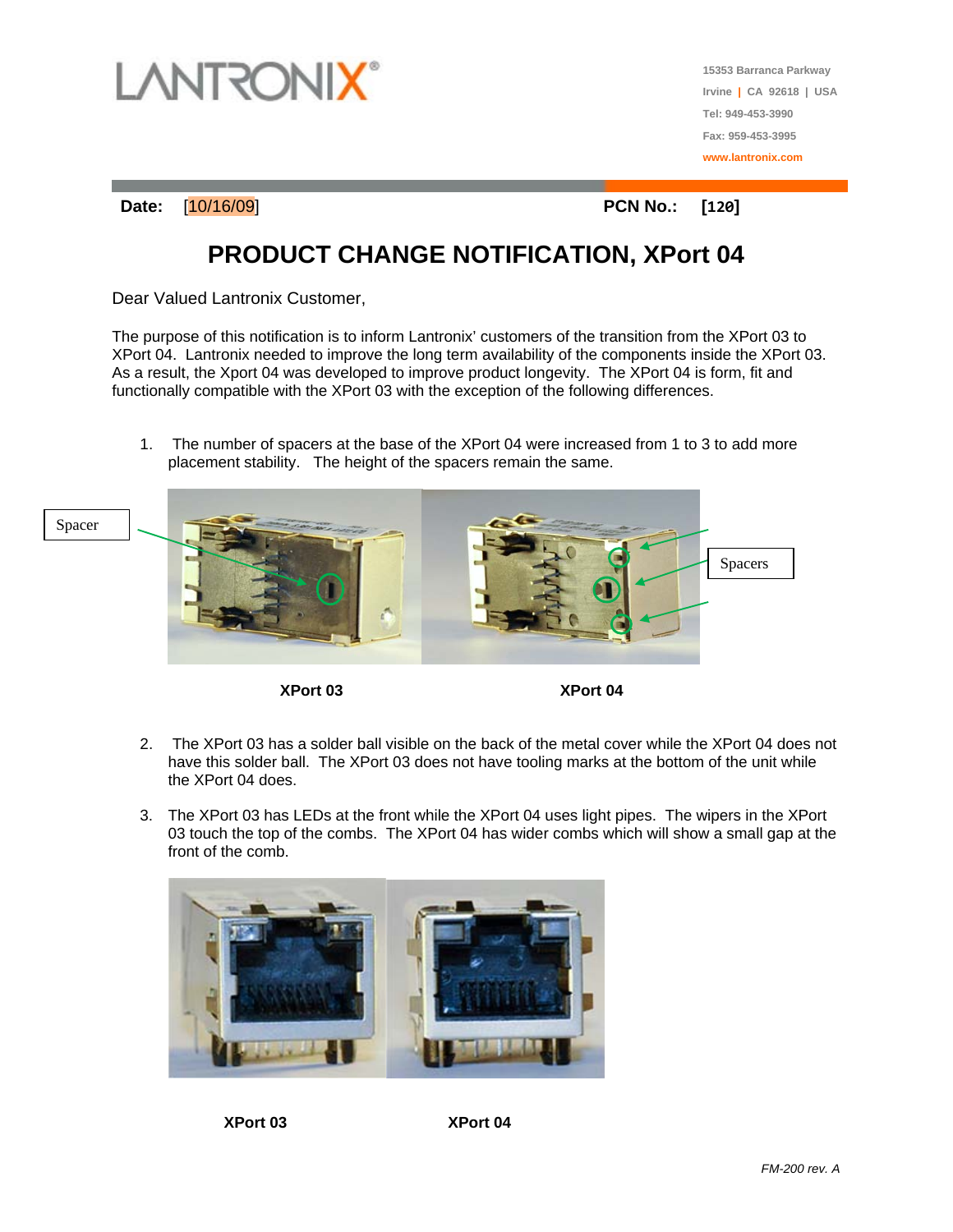

**15353 Barranca Parkway Irvine | CA 92618 | USA Tel: 949-453-3990 Fax: 959-453-3995 www.lantronix.com**

4. The XPort 03 has a label that covers two sides and is black and white. The XPort 04 has a color label which covers three sides.







**XPort 03**



**XPort 04**



The XPort 04 electrical behavior will not change and no firmware upgrades are required for this update. Therefore, Lantronix will need to transition all customers of the XPort 03 to the XPort 04.

A transition period of one year has been set for customers to qualify the XPort 04 and switch over to the new device.

- 
- 
- XPort 03 Last Shipment Deadline

• XPort 04 General Availability October 23, 2009 • XPort 03 Last Time Buy Deadline September 30, 2010<br>• XPort 03 Last Shipment Deadline December 30, 2010

Customers using XPort03 will need to transition to the following part numbers for XPort 04. Customers using custom SKUs will need to contact Lantronix' sales representative.